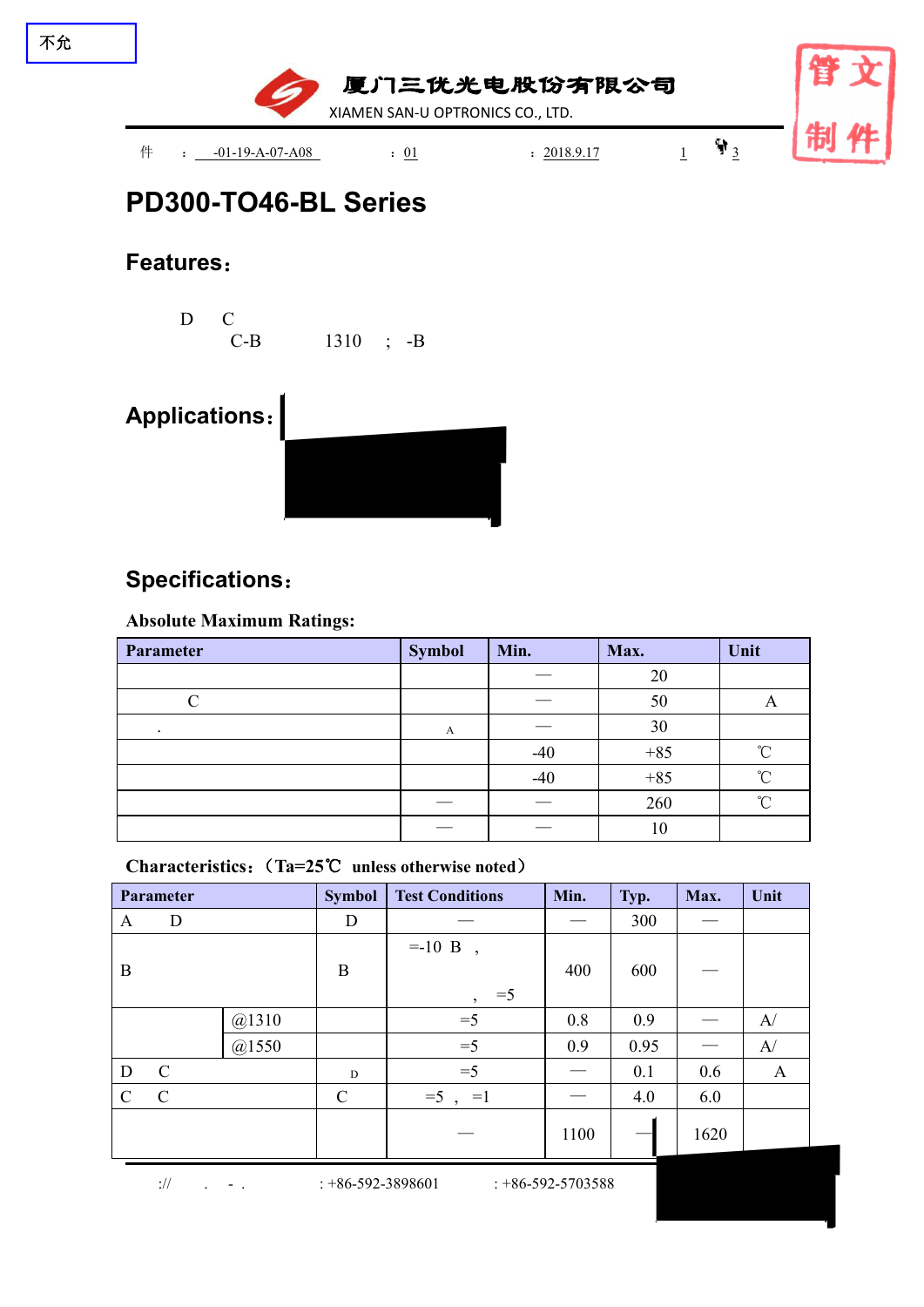厦门三优光电股份有限公司 XIAMEN SAN-U OPTRONICS CO., LTD.

| 71 | $-01-19-A-07-A08$ | ◡▴<br>$-$ |                             | . 0.17<br>2010 |                                 | $\overline{\phantom{0}}$<br>- |  |
|----|-------------------|-----------|-----------------------------|----------------|---------------------------------|-------------------------------|--|
|    |                   |           | $\overbrace{\hspace{15em}}$ |                | $\sim$ $\sim$<br>$\sim$<br>-9.U |                               |  |

## **Mechanical Dimension and Pin Assignment:**



## **Standard Product List:**

|       |        |       | $\Phi_1$ | $\Phi_2$ |      |    |   |
|-------|--------|-------|----------|----------|------|----|---|
| D300- | 46-B   | $)-A$ | 5.4      | 4.7      | 3.75 | 14 |   |
| D300- | 46-B   | $-B$  | 5.4      | 4.7      | 3.75 | 14 | D |
| D300- | 46-B   | $-C$  | 5.4      | 4.7      | 3.75 | 14 |   |
| D300- | 46-B   | $)-A$ | 5.4      | 4.7      | 3.35 | 14 |   |
| D300- | $46-B$ | $-B$  | 5.4      | 4.7      | 3.35 | 14 |   |
| D300- | $46-B$ | $-C$  | 5.4      | 4.7      | 3.35 | 14 |   |

#### **.** The contract of the contract of the contract of the contract of the contract of the contract of the contract of

# **Order Information:**



 $\frac{1}{10}$  . - . : +86-592-3898601 : +86-592-5703588